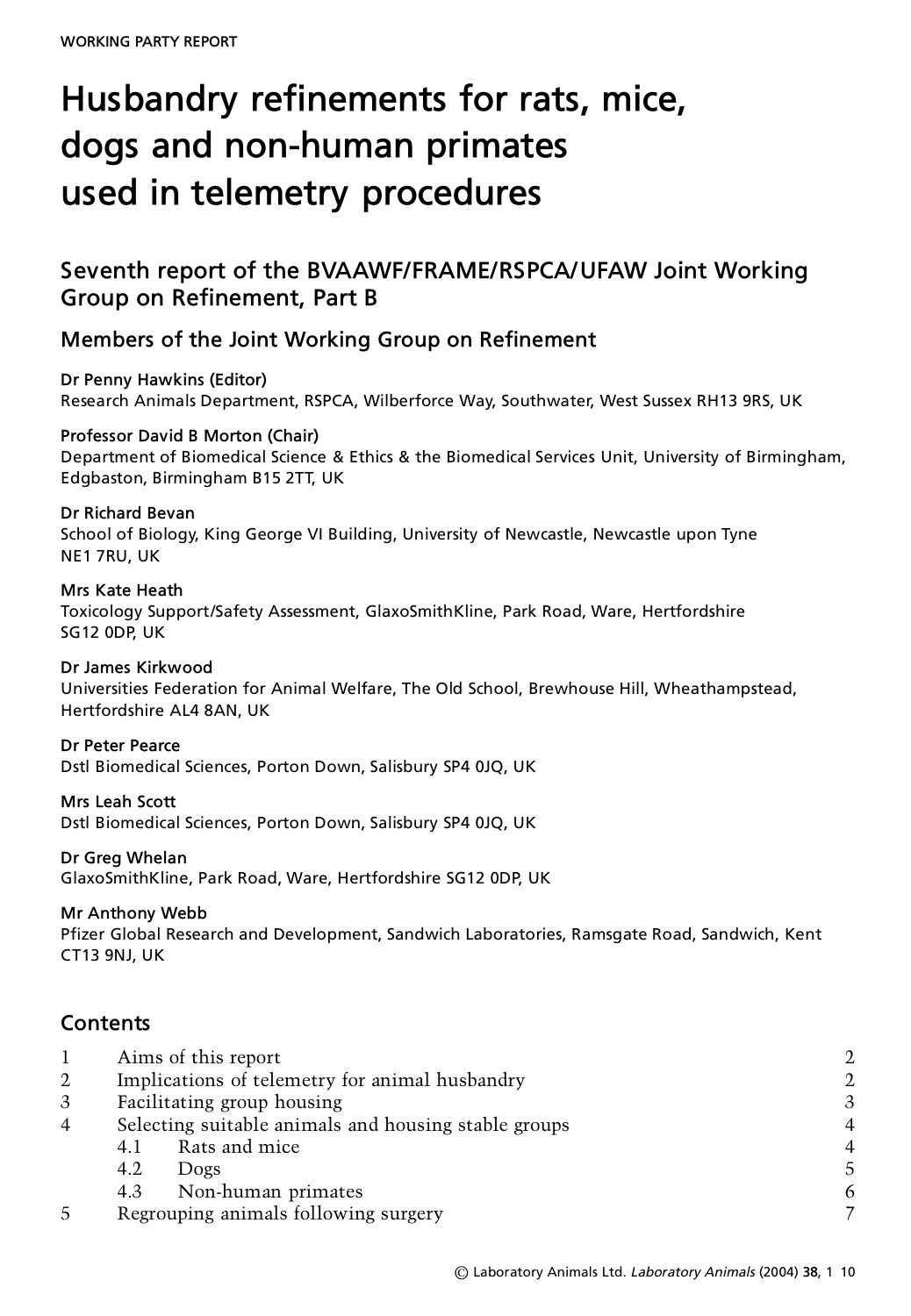| 6               | Long-term housing<br>Conclusion                                          |  |
|-----------------|--------------------------------------------------------------------------|--|
| Acknowledgments |                                                                          |  |
| References      |                                                                          |  |
|                 | Appendix Husbandry refinements for laboratory rodents, dogs and primates |  |

# **1 Aims of this report**

This article follows on from a report published in the last issue of *Laboratory Animals* (Morton *et al*. 2003). Both publications form a report that is intended to help scientists, animal technicians, veterinarians and members of ethics or animal care and use committees to refine all aspects of telemetry procedures, from the project planning stage through to reporting finished research. It is published in two sections; this part (B) which addresses the selection, housing and care of rats, mice, dogs and primates used in telemetry studies; and Part A (Morton *et al*. 2003), which focuses on refinements in telemetry procedures from the project planning stage through to reporting finished research. These include: factors that need to be considered when making decisions regarding the justification for individual projects; experimental design; choosing or designing a device; deciding on the method of attachment and device location; refinements in surgical implantation; the reuse of animals; removing devices and the potential for rehoming animals; issues associated specifically with telemetry studies using wild animals; writing up studies involving telemetry; and keeping informed about new technological developments.

It is strongly recommended that both reports are used together to ensure that suffering is minimized and welfare improved throughout the lives of animals used in telemetry studies. Guidance for ethics or animal care and use committees based on the recommendations in Parts A and B is also available at [www.lal.org.uk/](http://www.lal.org.uk/telemetry/) [telemetry/.](http://www.lal.org.uk/telemetry/)

#### *Correspondence to: Dr Penny Hawkins*

# **2 Implications of telemetry for animal husbandry**

Rats, mice, dogs and non-human primates (hereafter referred to as primates) are social species that require group housing. From the animals' point of view, the ideal telemetry system would allow them to be housed in stable, compatible groups, would be minimally invasive and would not be interfered with by conspecifics. There is likely to be a degree of compromise in practice, however, and different systems have their own advantages and shortcomings in this respect. Table 1 sets these out with respect to their abilities to facilitate or preclude group housing only; it is essential to note that there are many other ethical and welfare issues that need to be carefully considered. For guidance on these, see Part A, Section 7.4.

In addition to technical limitations, animals who have had telemetry devices fitted often experience reduced levels of contact with humans and other animals, because of the belief that changes in physiological parameters caused by social contact would skew experimental data. There is no evidence for this and, furthermore, isolating animals accustomed to a high level of contact can cause serious welfare problems. For example, in the Working Group's experience more stereotypies are observed in individuallyhoused, telemetered dogs than those grouphoused with no devices fitted, probably because they miss interacting with other dogs and humans. Telemetry has also been used to demonstrate that group-housed rats are less stressed by procedures (Sharp *et al*. 2002a,b). There is absolutely no need to segregate animals implanted with telemetry or data logging devices, to keep them quiet at all times, or to deny them a stimulating environment.

Telemetry can also have an impact on animal housing and care in that it can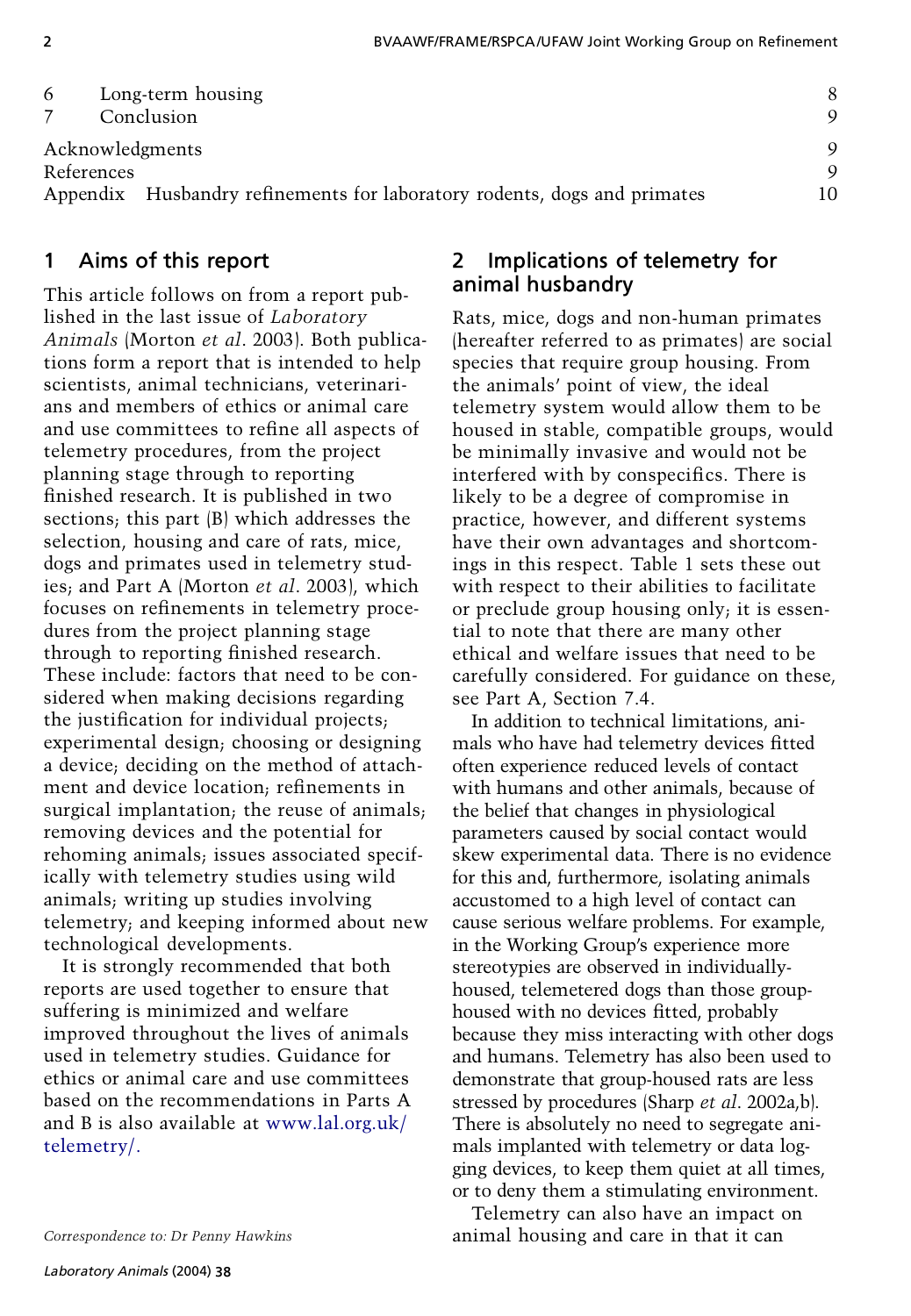|                                           | Can facilitate group<br>housing because                                                                          | Can preclude group<br>housing because                                                                                                      | Possible solutions                                                                                                        |
|-------------------------------------------|------------------------------------------------------------------------------------------------------------------|--------------------------------------------------------------------------------------------------------------------------------------------|---------------------------------------------------------------------------------------------------------------------------|
| Fully implantable<br>devices <sup>a</sup> | there are no externally<br>mounted skin buttons or<br>backpacks that could be<br>damaged by conspecifics         | commercially available<br>devices all transmit at the<br>same frequency, preventing<br>simultaneous recording<br>from more than one animal | the buddy system; using<br>devices that can be switched<br>on and off (Section 3)                                         |
| Partly or wholly<br>external devices      | external data loggers can<br>be used and frequently<br>downloaded: a multi-<br>frequency device is<br>availableb | pen- or cage-mates may<br>interfere with and<br>damage devices                                                                             | ensuring that animals are<br>thoroughly habituated to<br>devices and trained to<br>accept them (Part A,<br>Section 7.4.2) |

#### **Table 1 Implications of internally and externally mounted telemetry devices for group housing**

<sup>a</sup>Note that more invasive surgery is generally required to fit total implants. Guidance on the harm benefit assessment and welfare and ethical issues involved can be found in Part A to this report bEMKA Technologies, see Section 3

provide measurements of physiological variables that are commonly used to predict levels of stress in animals, such as heart rate, blood pressure and body temperature. These can be used to evaluate the impact of different protocols for housing and care, as well as procedures (see Part A, Section 4.2, Duke *et al*. 2001, Harkin *et al*. 2002, Sharp *et al*. 2002a,b, Krohn *et al*. 2003, Kramer *et al*. in press). For example, telemetry has been used to demonstrate that C57BL/6N mice habituate after 2 weeks to disturbance in the form of humans entering the animal room, apart from the first entry at 09:30 h (Kramer *et al*. in press). This may be because the animals are less able to habituate to disturbance at the beginning of their rest period and so there may be a case for avoiding husbandry and experimental procedures at that time.

#### **Recommendations:**

- **Aim to facilitate group housing for rodents, dogs and primates wherever possible, paying due regard to all ethical, welfare and technical issues using parts A and B of this report.**
- **Make sure that animals on telemetry studies are not denied appropriate socialization and a stimulating environment.**
- **Consider using telemetry to assess and** monitor animal well-being and to refine **husbandry and procedures wherever possible.**

# **3 Facilitating group housing**

Total implants should make group housing a possibility; but most commercially available devices currently transmit at the same frequency, and this could cause problems. An exception at the time of writing is a wholly external device that transmits ECG on 16 frequencies, but this is unfortunately only available for large animals such as dogs and primates (EMKA Technologies, [http://www.emka.fr\).](http://www.emka.fr) Other potential solutions are the 'buddy' system (where animals are pair-housed and one individual is implanted) or the use of devices that can be switched on and off *in situ* and used one at a time in pair- or group-housed animals.

One form of remote monitoring that allows several animals to be monitored simultaneously involves data logging, whereby data are recorded on to a microchip and then downloaded at a later date once the microchip is retrieved from the animal. Data loggers may be either implanted or worn externally. Activity monitoring is an appropriate parameter for recording in this way, using sensors worn as neck tags on a chain in a similar manner to identity chains (Mann *et al*. 2001). Data using this type of technique are not available on-line and can only be retrieved after the period of study, so technical failure cannot be detected until devices have been removed.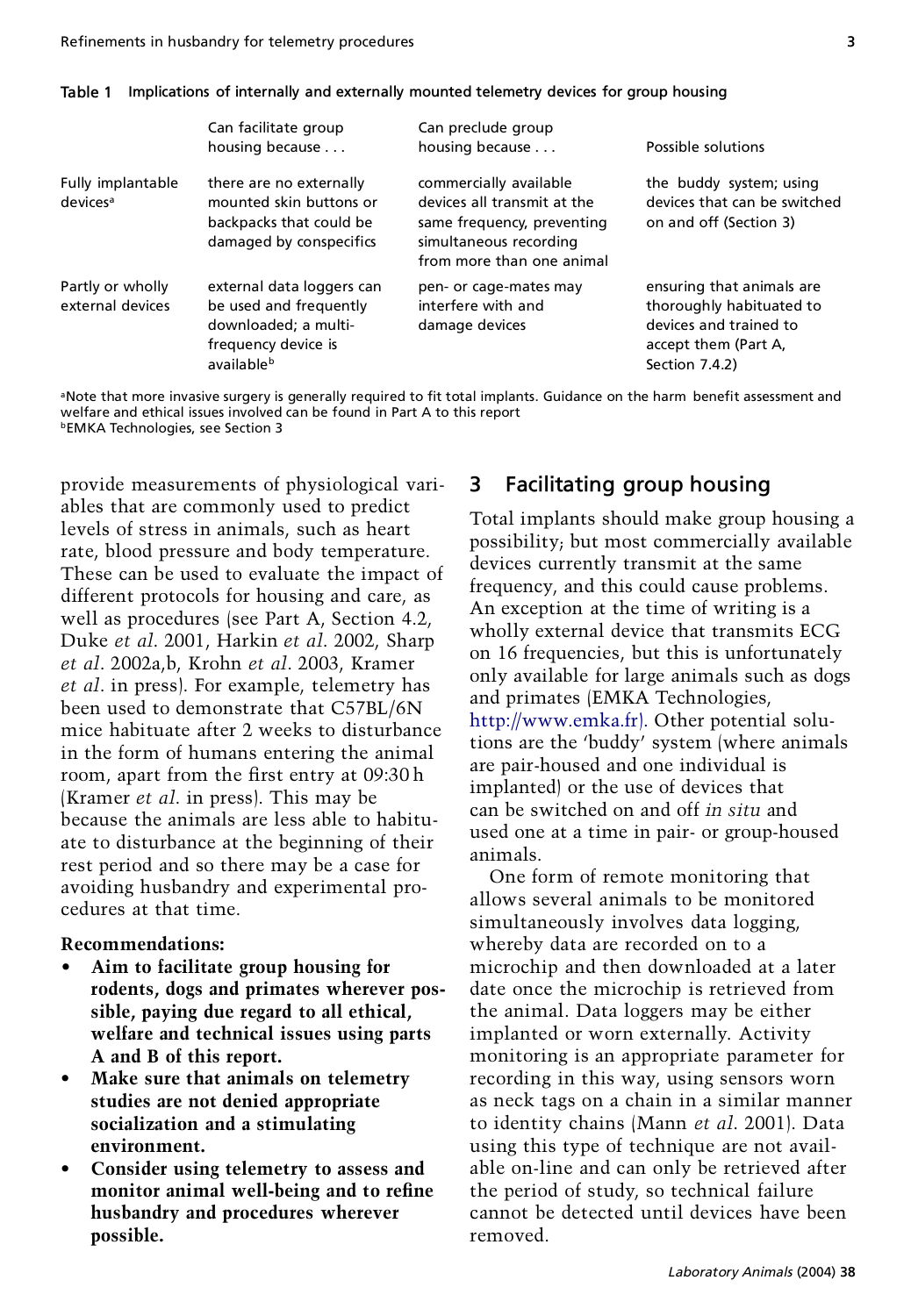**Recommendations:**

- Avoid individually housing animals fit**ted with telemetry devices unless there is a strong likelihood of interference with external devices or there is veterinary justication for individual housing.**
- **Use the 'buddy' system or switchable devices if larger groups are not feasible.**
- **Consider the use of data loggers to facilitate the collection of data from multiple animals in a single arena.**

# **4 Selecting suitable animals and housing stable groups**

It is the Working Group's experience that some individual animals are more suitable subjects for studies involving telemetry than others, and that it is often possible to select appropriate individuals before studies begin. It is essential to try to achieve a stable group of animals, well adapted to their environment and with appropriate temperaments, before any individuals are implanted. Subjecting unsuitable animals to surgical procedures so that only limited information can be gained from them would be unacceptable if appropriate screening procedures could have prevented this. It is also vital to ensure that health status is good, although the Working Group acknowledges that this can be problematic in the case of wild animals, and expert assistance may be necessary in the field.

#### **Recommendations:**

- **Always ensure that healthy animals of sound temperament are selected for each study wherever possible.**
- **Never operate on an animal unless every possible relevant screening procedure has been completed and s/he has passed them all.**

# *4.1 Rats and mice*

Selection of the appropriate rodent species and strain to achieve experimental aims is a fundamental aspect of good experimental design. Specific characteristics or traits may be required, particularly when an investigator

must ensure the validity of any comparisons between their current work and historical data. Rodent strains should always be selected on the basis of having suitable physical, physiological and behavioural (i.e. temperament) characteristics.

For pharmacological investigations in particular, all possible measures should be taken to minimize variability between individuals. Commercial breeders are usually able to guarantee comparable age, weight and health parameters and will provide certification of the health status and weight of a group of animals at the time of dispatch. Note, however, that it is essential to communicate requirements to breeders well before projects begin. It takes about 12 weeks to produce an 8-week-old mouse, yet UK breeders are generally given just 1–2 weeks notice by establishments (LASA 1999). This demand for 'off the shelf' animals leads to wastage and the death of those who are surplus to requirements, which is ethically unacceptable.

On arrival from the breeder, animals should be transferred to a suitably sized holding cage with appropriate environmental enrichment (see Table 2 and associated references). Pairing or group-housing the animals with cage-mates from the same batch should encourage socialization. Thereafter, a settling-in period of around one week should be allowed before individuals are subjected to any experimental or surgical procedures. This is a useful quarantine period that allows for necessary clinical

#### **Table 2 Basic requirements of laboratory rats and mice**

Housing in stable, compatible groups Enough space for exercise, normal social behaviour and the provision of enrichment Sufficient height to permit rearing (at least 30 cm for an adult rat) Solid floors Adequate depth of appropriate substrate Something to gnaw Shelter Appropriate lighting levels A varied diet and the ability to forage

This table is based on Jennings *et al*. (1998), Lawlor (2002) and Sherwin *et al*. (2002)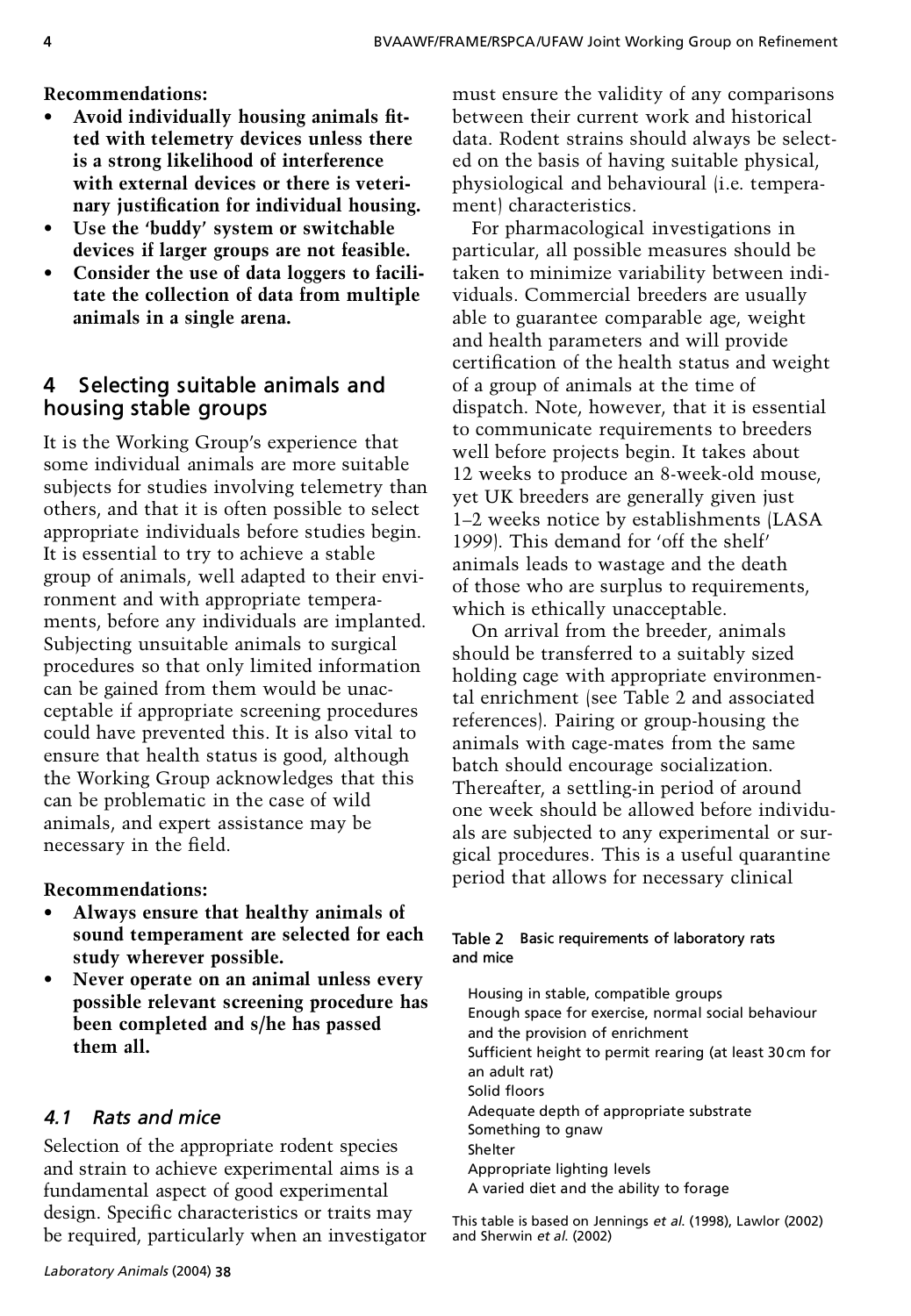assessments, and also allows recovery from quantity of space is essential for dogs (Table transport stress and orientation to new see also Hubrecht 2002 and Prescott *et al.* transport stress and orientation to new housing and social groups. It is also important for acclimatization to environmental changes, such as diet and nesting materials, the change in caretakers, and to previously unfamiliar sensory stimuli that may be present in the new environment. Where possible, the transition should be eased by liaising with the breeder to ensure that conditions are as consistent as possible between the breeder and user establishments; if there are differences, the aim should be to 'level up' and implement the better husbandry protocols.

During the immediate post-operative period it may be necessary to isolate rodents from their cage-mate(s). This causes distress, and so frequent human contact (where appropriate) and environmental enrichment are essential while animals are singly-housed. Once full recovery has been confirmed the animals should, where possible, be rehoused with one or more familiar cage-mate(s), using the 'buddy' system or devices that can be switched on *in situ* as appropriate.

#### **Recommendations:**

- **Ensure that variability between small animals is kept to a minimum.**
- Allow sufficient time to recover from **transport stress and acclimatize before implanting rodents.**
- **Closely monitor health status, particularly body mass, during the acclimatization period.**
- **Communicate effectively with breeders to avoid overbreeding and wastage.**
- **Aim to standardize housing and care protocols between breeders and user establishments, 'levelling up' where they differ.**
- **Avoid individual housing wherever possible.**

#### *4.2 Dogs*

New dogs arriving from external sources should be housed in compatible groups and allowed a period of at least 2 weeks for socialization and acclimatization before telemetry studies begin. A good quality and

quantity of space is essential for dogs (Table 3; submitted) for refinement of their husbandry and care, and this must take into account considerations of long-term use.

Individual housing is highly undesirable for dogs and should be avoided at all costs. Dogs who cannot adjust to individual housing in their own holding pen should not undergo implantation surgery if they are to be individually-housed during procedures (see below). Note that animals who appear confident when pair-housed may not be able to tolerate individual housing. Where a jacket is to be worn, trials must be carried out to ensure that dogs tolerate these prior to surgery (e.g. for a one-month habituation period), possibly introducing dummy devices (see Part A, Section 7.4.2). It is useful to construct a checklist of events and criteria when selecting dogs, to record results of screening and ease of habituation and to review selection protocols.

If surgical implantation is required, dogs should initially be selected on the basis of sound physical conformation and clinical examination. In particular, care must be taken to exclude animals with signs of skin disease or fight wounds that could provide an entry for infection, as a distant focus of infection represents a potential source for a surgical wound or implant infection.

#### **Table 3 Basic requirements of laboratory dogs**

Housing in stable, compatible groups (pairs at least) Enough space for exercise, a range of normal behaviours, suitable enrichment and to allow retreat to the back of the pen if anxious Daily access to indoor or (preferably) outdoor runs Solid floors A warm, dry, draught-free resting area, at the least<sup>a</sup> Variation in the standard diet—different odours, flavours, tastes, textures A platform for visibility and additional space Toys and chews—suspended from the ceiling by sprung chains if possible Protection from excessive noise levels Appropriate staffing levels for adequate socialization, habituation and training

This table is based on Hubrecht (2002) and Prescott *et al*. (in preparation)

aBeds with bedding material should be considered and are essential for old, young, sick or post-operative dogs and periparturient bitches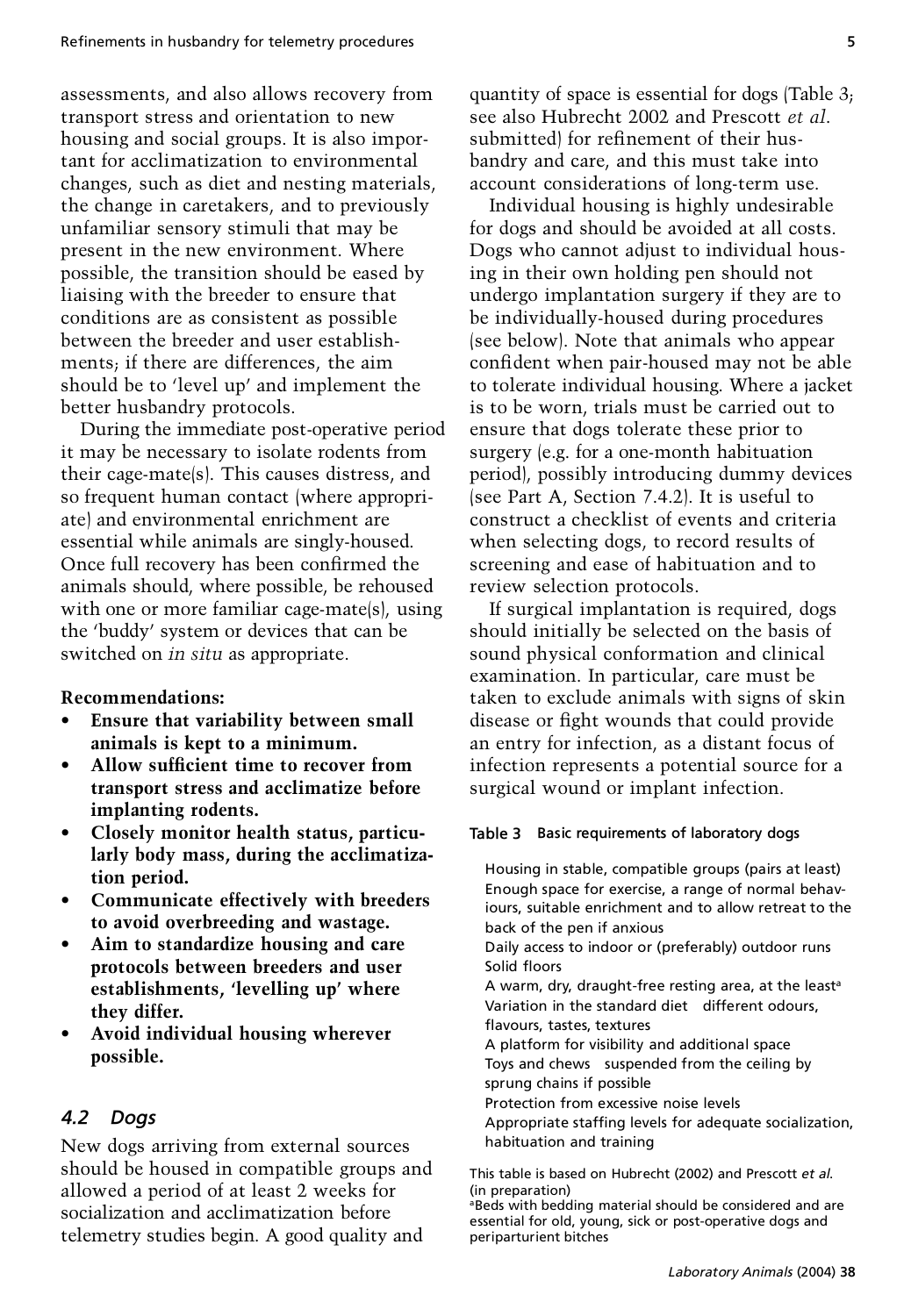However, animals should not be rejected for superficial wounds or lesions, as overly stringent demands for 'perfect' animals can lead to unjustifiable wastage. Blood and urine samples should be taken for routine haematology and biochemistry. Haematology is an additional aid in the detection of possible subclinical infections. Inherent cardiac arrythmias occur in some beagles, and in 1% of dogs this is sufficient to render them unsuitable for studies. A manual ECG screen should always be carried out prior to surgery to check for this.

Only animals of sound, placid (not excitable) temperament should be selected, and the ability to remain quiet for a period of time in a Pavlov sling or similar restraint is desirable. A group of dogs can and should be pre-trained and formed into a stable group for easier reintroduction when the group is returned to group housing. It is very important to select animals who satisfy this requirement. Final selection and decision to proceed to surgery should be made by observing each dog's ease of acclimatization within the laboratory or procedure rooms where they will be used in procedures. Animals who do not adjust to these surroundings should not undergo surgery.

If individual dogs are found to have temperaments that make them unsuitable for implantation—for example, they may be unable to habituate to protocols or they may be too excitable—something will have to be done with them and decisions will have to be made about this. Options are training, rehoming, return to the breeder, use in other projects, or euthanasia for tissues. The relevant committee at each establishment should set out a clear decision-making process that can be immediately implemented should a dog prove to be unsuitable for surgery. Whatever the outcome in each case, it is essential to maintain good communication with the breeder, providing them with feedback about the problems that have been encountered and working with them to minimize the risk of inappropriate temperaments or behaviour in the future (see Prescott *et al*. submitted).

It is possible to train dogs to recognize when they are going to be used in procedures

and have to be still and quiet, and when they have free periods for socialization and<br>play (see Hubrecht 2002, Prescott *et al.* submitted). This is important for animal. welfare and scientific reasons and should always be attempted.

#### **Recommendations:**

- **Examine dogs very carefully for skin diseases or wounds before selecting for surgery but** *do not* **reject individuals unless lesions are likely to cause problems following surgery.**
- **Ensure that dogs are temperamentally sound, appropriately screened for arrhythmias and able to acclimatize to procedure rooms and equipment before any surgery takes place.**
- **Make sure that a decision-making process has been set up to decide the future of individuals who are unsuitable for surgery.**
- **Monitor and record the screening process, regularly updating protocols as appropriate.**
- **Always house dogs in pairs or groups wherever possible.**
- **Regularly review new methods for training dogs to cooperate with procedures and set up a stable routine.**

# *4.3 Non-human primates*

Primates intended for telemetry studies should always be housed at least in pairs and allowed sufficient time for socialization and acclimatization before screening for suitability, e.g. one month. Pairs should normally be formed in the housing where procedures will be conducted at least 4 weeks before surgery so that compatibility can be assessed. There will always be a dominant individual, which is acceptable provided that the subordinate is not excessively dominated and overwhelmed. Primate pairs cient height and with enrichment including perches and shelves so that animals can select their preferred level, which reduces stress and permits more natural behaviour and more effective observation (see Table 4, IPS 1993, National Research Council 1998,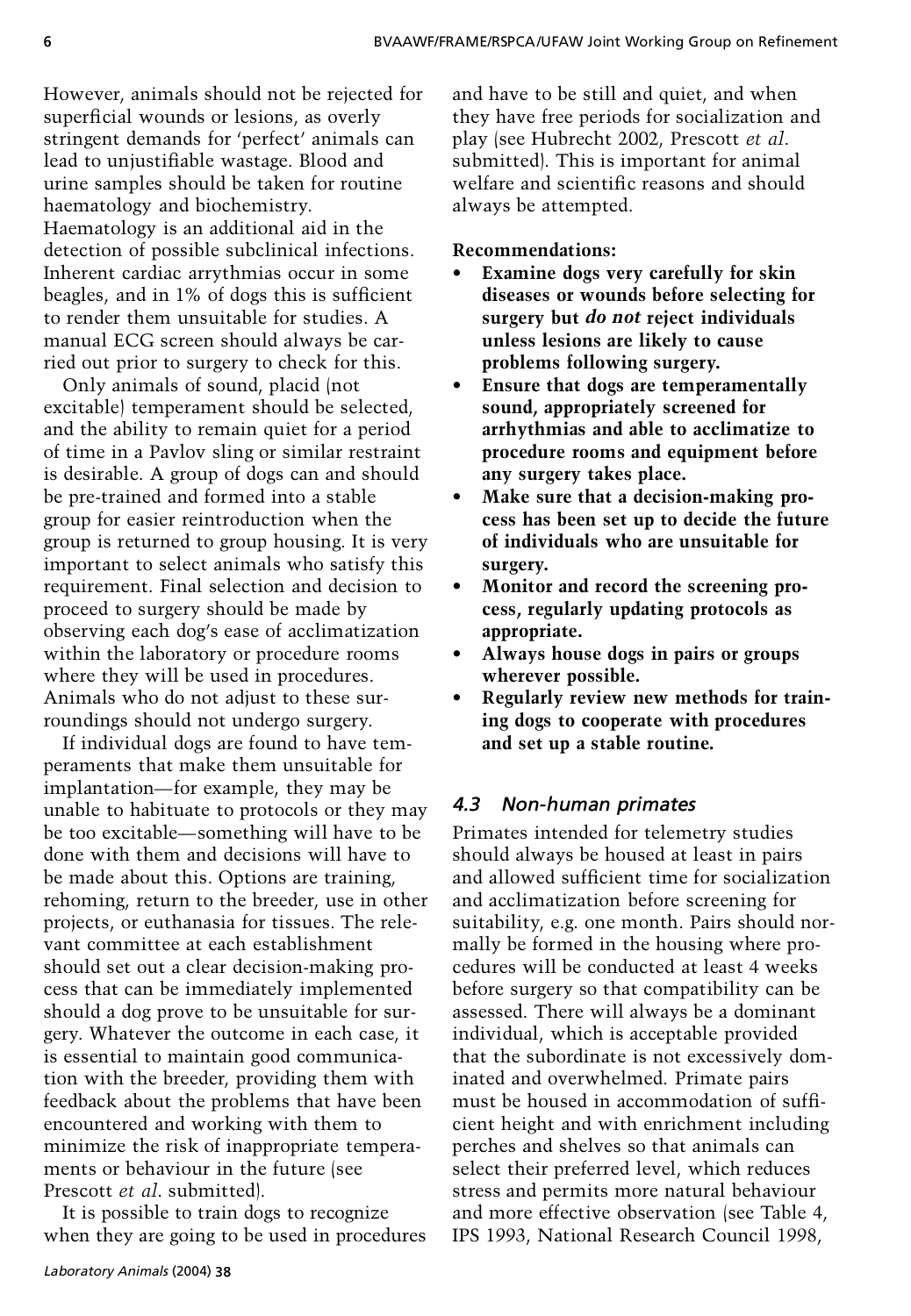#### **Table 4 Basic requirements of laboratory primates**

Housing in stable, compatible groups (pairs at least) Enough space for exercise, a range of normal behaviours and suitable enrichment Solid floors with substrate Sufficient enclosure height to allow vertical flight if alarmed; no double tiers Climbing structures to increase usable space perches, platforms, swings, ropes, ladders sufficient for all to occupy simultaneously A varied diet appropriate for the species The ability to forage, including appropriate artificial feeding devices and scatter feeding Adequate light levels Access to outdoors wherever possible Nest boxes for species that use them, e.g. marmosets Wood for gnawing and scent marking for species that use it, e.g. marmosets Visual barriers for control over social interactions Toys, chews, tactile materials, destructible materials, e.g. boxes Novelty—minor changes in furniture, feeding practices, toys Adequate socialization, habituation to humans and training where appropriate

This table is based on IPS (1993), National Research Council (1998), Reinhardt (2002) and SCAHAW (2002)

Reinhardt 2002, SCAHAW 2002). If cages are used, it is good practice to interconnect top and bottom caging; then pairing should be reassessed if the subordinate is constantly restricted to the lower cage.

Health checks and evaluation for physiological suitability are essential (e.g. manual checking for arrhythmias in animals destined for cardiovascular monitoring), but are not sufficient to ensure that animals are suitable and welfare problems are minimized. Behavioural screening is also vital to ensure that primates are not used unless they are well balanced, calm and self-confident, with no apparent behavioural problems and little or no anxiety when separated from their cage-mate(s) if this cannot be avoided. Remote monitoring using video or viewing panels is advisable to detect behavioural abnormalities.

Stable pair bonds can be maintained and separation stress reduced by conducting implantation procedures on both monkeys on the same day and re-pairing them after surgery, having taken great care to ensure that

stitches are well hidden and analgesia has been effectively administered (see below and Part A, Section 8). If periods of individual housing during subsequent procedures cannot be avoided, animals should be conditioned to separation (e.g. twice a week) and their activity and behaviour patterns observed. Individually-housed animals should be housed opposite one another to allow visual contact. If this is impractical, visual contact should be maintained using mirrors to enable them to see conspecifics. All primates should also have access to environmental stimulation devices at all times; and this is especially important during periods of separation.

Where projects require primates to perform cognitive tasks such as solving puzzles on video screens, the ability of each animal to learn and execute the desired task will be a major factor in deciding which animals should be selected for implantation. Trials with the experimental task should always be undertaken before any animals are implanted, to prevent animals undergoing surgical procedures unnecessarily. It is important to ensure that anaesthesia and surgery have not affected performance, so any tasks should be repeated post-surgery and before any other intervention.

#### **Recommendations:**

- **Always house primates at least in pairs, with a good quality and quantity of space including adequate pen or cage height.**
- **Screen animals carefully for health, physiological suitability** *and behavioural suitability* **before surgery.**
- **If animals are to perform cognitive tasks, ensure that they are capable of doing them and do not implant devices if they are not.**
- **Minimize separation periods and maintain direct or indirect visual contact between pairs or groups.**

# **5 Regrouping animals following surgery**

Groups of social animals should be reestablished as soon as possible following surgery, provided that animals are fully able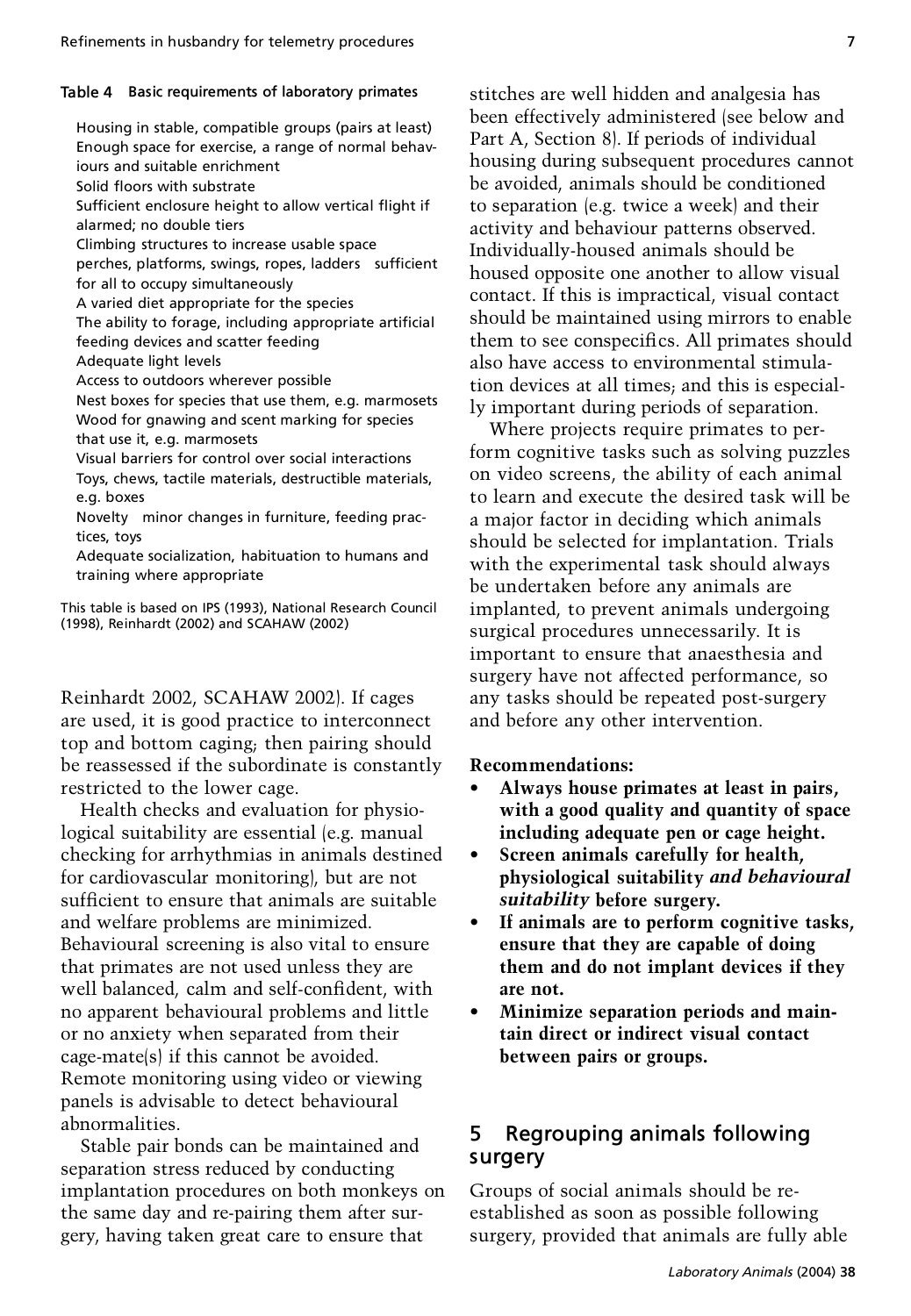to interact with conspecifics appropriately. For example, some centrally active analgesics such as some opioids have central nervous system depressant actions that could leave animals vulnerable to bullying. Judgements on reintroduction times should be made on a case-by-case basis, in consultation with the attending veterinarian and animal technician; in general, animals should not be group-housed during the first 24 h following surgery, to avoid harmful interference from others.

Subcutaneous suturing of wounds means that animals can be returned to the group or partner as soon as possible. In the Working Group's experience, marmosets can be kept as mixed sex pairs (with vasectomized males), so that once recovery has taken place familiar conspecifics can be placed in an adjacent cage to permit visual and vocal communication. They can then be returned to the holding room the following day and allowed to mix under supervision. Where animals are group-housed, reintroduction needs to wait until full recovery has taken place.

Each study plan should take account of the facts that it may take time for groups to re-establish, and that extra environmental stimulation should be supplied to encourage appropriate behaviour, reduce potential aggression and distract animals from any discomfort or pain that they may be experiencing. Adequate supervision is essential when groups are re-formed. There may be a greater risk of infection in group-housed animals, but this is not a reason to deny animals the company of their own kind. This potential harm should be weighed against the considerable benefits that accrue from housing social animals in groups.

# **Recommendations:**

- **Regroup animals following surgery as soon as possible.**
- **Ensure that animals have fully recovered from any effects of surgery, anaesthesia or analgesia that could disadvantage them before regrouping.**
- **Investigate refinements in wound closure so that animals can be regrouped quickly.**
- **Consider any increased risk of infection in context with the welfare benefits of group housing.**

# **6 Long-term housing**

Dogs and primates implanted with telemetry devices are frequently kept for comparatively long periods, especially in pharmaceutical and contract research establishments. Animals held for long periods will ultimately have to be rehomed or killed for scientific. technical, or welfare reasons. Technical reasons relate largely to the life of the batteries or the device, but this may not be the limiting factor, in which case decisions will have to be made regarding the upper limit at which it is deemed acceptable to maintain animals.

Indicators of poor health or changes from normality for that animal, such as weight loss, activity reduction or body temperature change, all necessitate immediate veterinary intervention, but the criteria for rehoming or euthanasia on welfare grounds are less easy to define because they cannot always be measured objectively. The Working Group believes that limits must be set on the length of time that individual animals live in the laboratory because this environment represents a conflict between animal and human needs. In particular, standard laboratory housing limits the expression of a range of normal (or desirable) behaviours, even when environmental stimulation is provided. However, the harms associated with housing an animal in the long term in the laboratory and reusing her or him in procedures (see Part A, Section 9) needs to be considered against the harms caused by obtaining a succession of naïve animals. All establishments should carefully consider and set out criteria for making decisions on rehoming and euthanasia, taking all of the above issues into account. For more on rehoming, see Part A, Section 10.

# **Recommendations:**

- **Consider the impact that long-term housing in the laboratory will have on each animal from her/his point of view consider whether animals risk becoming institutionalized and having an unacceptably poor quality of life.**
- **Think carefully about the criteria that would be considered as grounds for**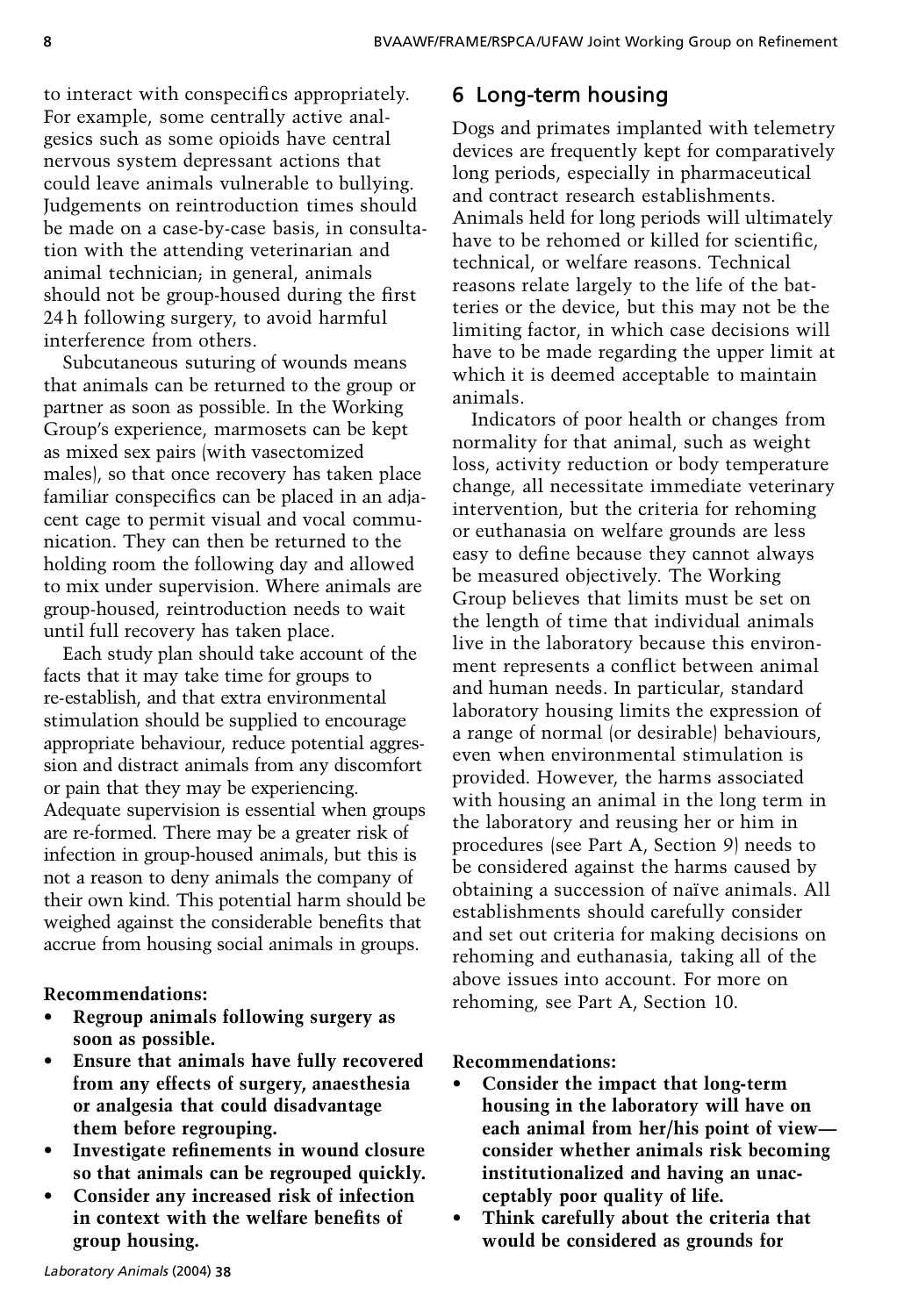**euthanasia, discuss these with the attending veterinarian, scientists and technicians concerned, and make sure that everyone responsible for monitoring animals is familiar with them.**

 **Never reduce the number of animals used by holding individuals for prolonged periods if this will cause suffering such as behavioural problems.**

# **7 Conclusion**

This report is intended to complement the existing literature on husbandry refinements for rats, mice, dogs and non-human primates by helping to minimize any potential conflicts between the use of telemetry and good practice in animal husbandry and care. The Working Group strongly recommends that it is used not only in conjunction with Part A, but also with the growing body of knowledge on animal behaviour and welfare, using the Appendix as a starting point.

*Acknowledgments* Thanks to Peter Davies, Maggy Jennings, Mark Prescott and Tracey Wainwright for their very helpful comments. Thanks also to David Anderson who attended Working Group meetings as a Home Office observer.

### **References**

- Duke JL, Zammit TG, Lawson DM (2001) The effects of routine cage-changing on cardiovascular and behavioural parameters in male Sprague-Dawley rats. *[Contemporary Topics](http://www.ingentaconnect.com/content/external-references?article=/1060-0558^28^2940L.17[aid=2721241])* **40**, 17–20
- Harkin A, Connor TJ, O'Donnell JM, Kelly JP (2002) Physiological and behavioural responses to stress: What does a rat find stressful? *Lab Animal* 31, 42–50
- Hawkins P, Morton DB, Cameron D, Cuthill I, Francis R, Freire R, Gosler A, Healy S, Hudson A, Inglis I, Jones A, Kirkwood J, Lawton M, Monaghan P, Sherwin C, Townsend P (2001) Laboratory birds: refinements in husbandry and procedures. *Laboratory Animals* **35**(suppl. 1), 1–163
- Hubrecht R (2002) Comfortable quarters for dogs in research institutions. In: *Comfortable Quarters for Laboratory Animals*, 9th edn (Reinhardt V, Reinhardt A, eds). Washington, DC: Animal Welfare Institute, pp 56–64

**[www.awionline.org/pubs/cq02/Cq-dogs.html](http://www.awionline.org/pubs/cq02/Cq-dogs.html)** IPS (International Primatological Society) (1993) International guidelines for the acquisition, care and breeding of nonhuman primates, Codes of Practice 1–3. *[Primate Report](http://www.ingentaconnect.com/content/external-references?article=/0343-3528^28^2935L.3[aid=2721427])* **35**, 3–29

- Jennings M, Batchelor GR, Brain PF, Dick A, Elliott H, Francis RJ, Hubrecht RC, Hurst JL, Morton DB, Peters AG, Raymond R, Sales GD, Sherwin CM, West C (1998) Refining rodent husbandry: the mouse. *[Laboratory Animals](http://www.ingentaconnect.com/content/external-references?article=/0023-6772^28^2932L.233[aid=555982])* **32**, [233–59](http://www.ingentaconnect.com/content/external-references?article=/0023-6772^28^2932L.233[aid=555982])
- Kramer K, van de Weerd H, Mulder A, Van Heijningen C, Baumans V, Remie R, Voss H-P, van Zutphen B (in press) Effect of conditioning on the increase of heart rate and body temperature provoked by handling in the mouse. *Alternatives to Laboratory Animals*
- Krohn TC, Hansen AK, Dragsted N (2003) Telemetry as a method for measuring the impact of housing conditions on rats' welfare. *[Animal Welfare](http://www.ingentaconnect.com/content/external-references?article=/0962-7286^28^2912L.53[aid=4683737])* **12**, [53–62](http://www.ingentaconnect.com/content/external-references?article=/0962-7286^28^2912L.53[aid=4683737])
- LASA (1999) *The Production and Disposition of Laboratory Rodents Surplus to the Requirements for Scientic Procedures.* Tamworth, UK: Laboratory Animal Science Association
- Lawlor M (2002) Comfortable quarters for rats in research institutions. In: *Comfortable Quarters for Laboratory Animals*, 9th edn (Reinhardt V, Reinhardt A, eds). Washington, DC: Animal Welfare Institute, pp 26–32 **[www.awionline.org/pubs/cq02/Cq-rats.html](http://www.awionline.org/pubs/cq02/Cq-rats.html)**
- Mann T, Williams KE, Pearce PE, Scott EAM (2001) Actimetry for marmosets. *Journal of Psychopharmacology* **Suppl. 15**, A64
- Morton DB, Hawkins P, Bevan R, Heath K, Kirkwood J, Pearce P, Scott L, Whelan G, Webb A (2003) Refinements in telemetry procedures. Seventh report of the BVAAWF/FRAME/ RSPCA/UFAW Joint Working Group on Refinement, Part A. *[Laboratory Animals](http://www.ingentaconnect.com/content/external-references?article=/0023-6772^28^2937L.261[aid=5482430])* 37, [261–99](http://www.ingentaconnect.com/content/external-references?article=/0023-6772^28^2937L.261[aid=5482430])
- National Research Council (1998) Committee on Well-Being of Nonhuman Primates, Institute of Laboratory Animal Research, Commission on Life Sciences, National Research Council. *The Psychological Well-being of Nonhuman Primates: A Report of the Committee on Well-being of Nonhuman Primates*. Institute for Laboratory Animal Research. Washington DC: National Academy Press. **[http://www.nap.edu/books/](http://www.nap.edu/books/0309052335/html/index.html) [0309052335/html/index.html](http://www.nap.edu/books/0309052335/html/index.html)**
- Prescott MJ, Morton DB, Anderson D, Buckwell AC, Heath SE, Hubrecht RC, Jennings M, Robb D, Ruane R, Swallow J, Thompson P (submitted) Refining dog husbandry and care: Eighth report of the BVAAWF/FRAME/RSPCA/UFAW Joint Working Group on Refinement
- Reinhardt V (2002) Comfortable quarters for primates in research institutions. In: *Comfortable Quarters for Laboratory Animals*, 9th edn (Reinhardt V, Reinhardt A, eds). Washington, DC: Animal Welfare Institute, pp 65–77 **[www.awionline.org/pubs/cq02/Cq-prim.html](http://www.awionline.org/pubs/cq02/Cq-prim.html)**